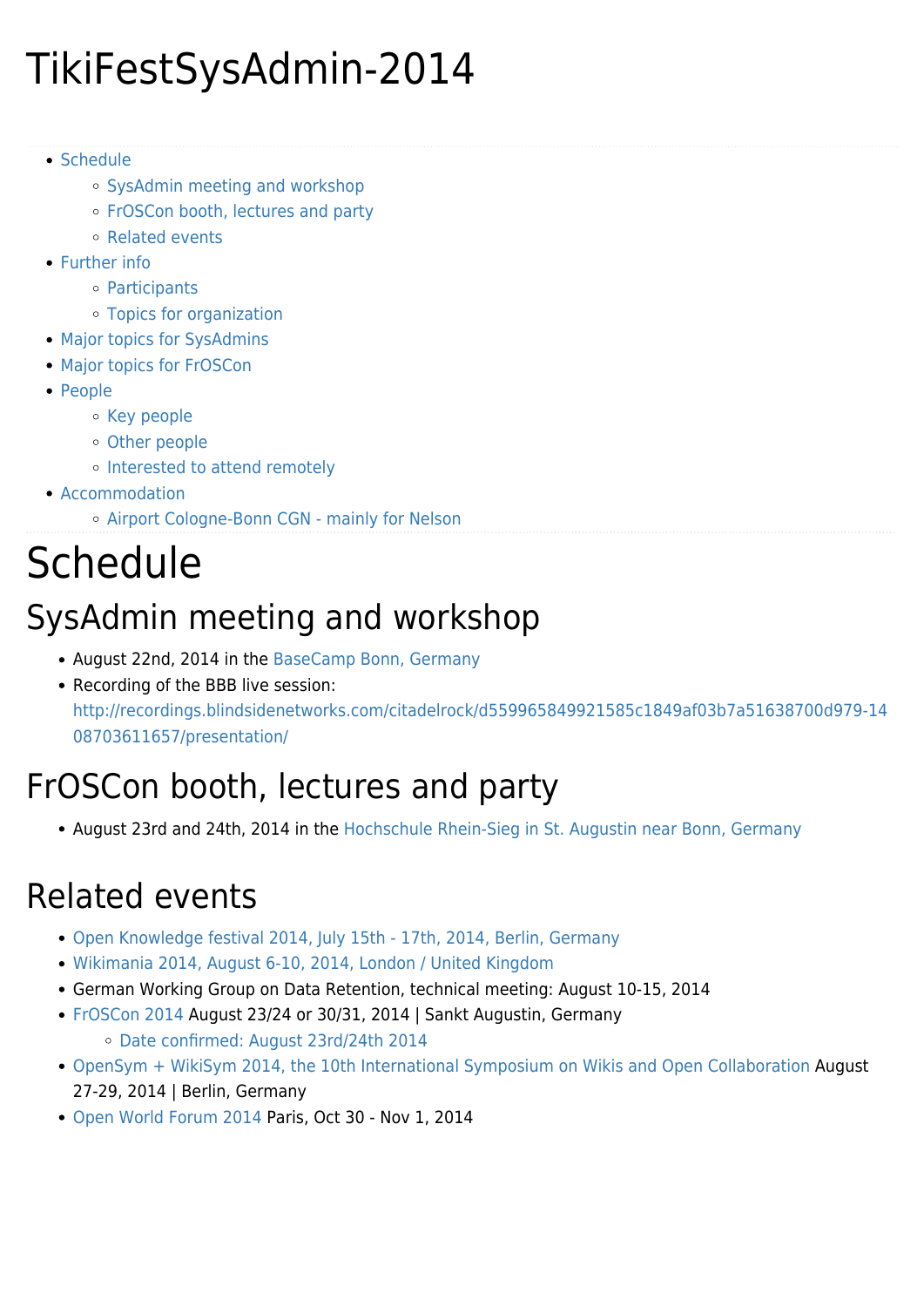## Further info

- TikiFest in the Rhein-Ruhr-Area of Germany in Bonn August 2014, prior and whilst the FrOSCon 2014 with the option to visit the OpenSym / WikiSym in Berlin in the following week (contact [Torsten](mailto:torsten@tiki.org) or [Frank](mailto:fmg@tiki.org) if you want assistance or info for OpenSym attending)
- Friday: TikiFest mainly to identify and isort the main issues of Tiki community websites/servers related system administrations issues.
- Saturday and Sunday: Tiki booth at the [FrOSCon 2014](http://froscon.de)

### Participants

| person  | from / to                 |
|---------|---------------------------|
| amette  | Bonn Thur 21st / Mon 25th |
| Torsten | Bonn Thur 21st / Mon 25th |
| Frank   | Bonn Thur 21st / Mon 25th |
| Nelson  | Bonn Thur 21st / Mon 25th |
| Jyhem   | Bonn Thur 21st / Mon 25th |
| Xavi    | Online on Friday 22nd     |

### Topics for organization

- Date of event
- Budget open (Citadelrock offer)
- Sponsoring
- Participants need to be clarified please update lists above
- Travelling < info here on the page
- Accomodation <- BaseCamp
- Meeting location <=> accommodation = Hackspace = BaseCamp
- Internet access <- free wireless in the BaseCamp and in the FrOSCon plus LTE organised by Frank the LTE was an option organized by Frank and Michael, but Michael will not be able to attend
- other
	- spare time activities (forest walking, pubs) <- will have to be aggreed spontaneously, but options are:

a trip to cologne to visit the famous cathedral and go to pubs to drink "Kölsch" until the next morning a boat cruise on the river rhine <- not really inexpensive

swimming pool nearby the BaseCamp

BBQ every evening apart from Cologne trip and apart from **Saturdays party at the FrOSCon !!!**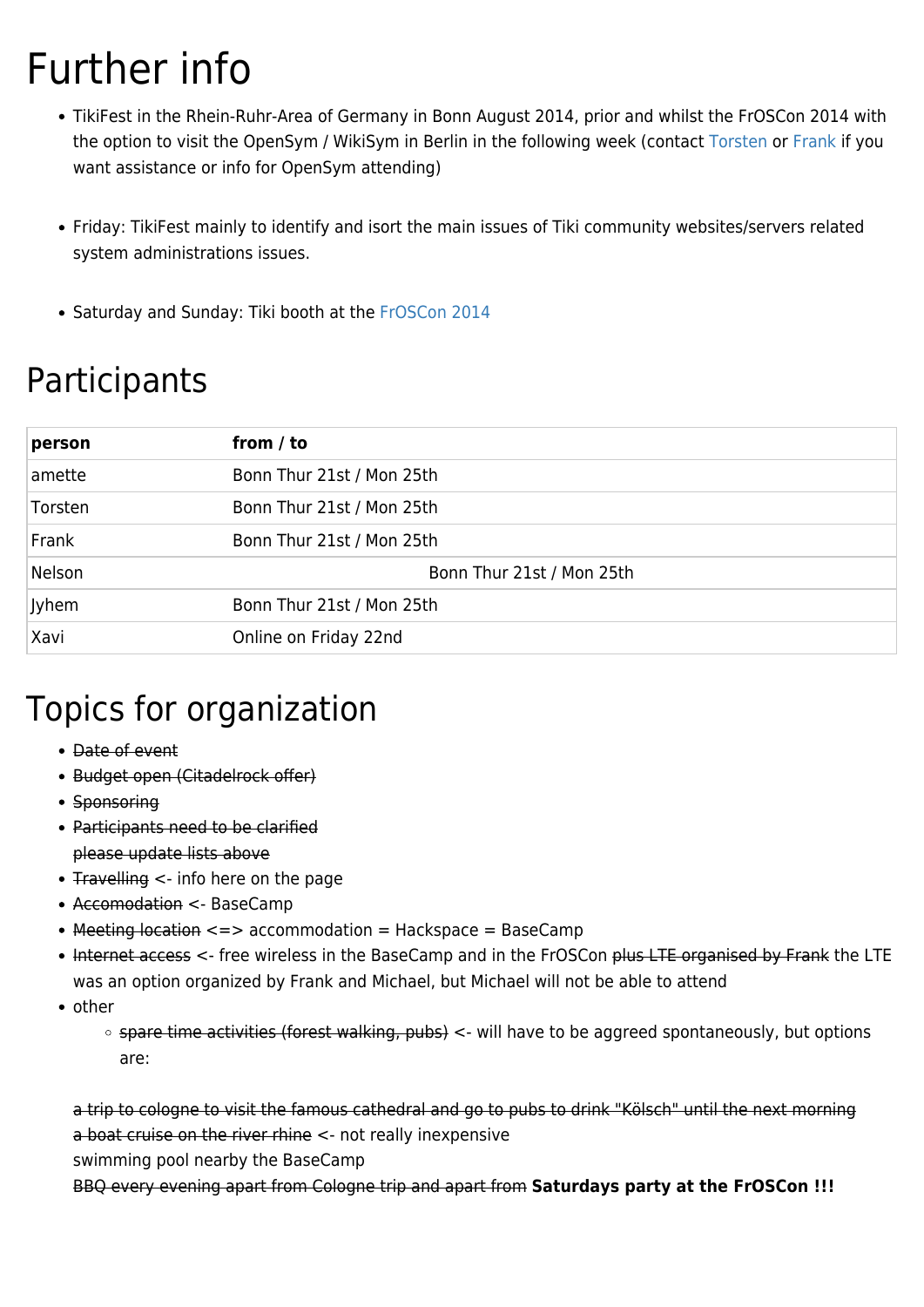## Major topics for SysAdmins

- Improving show.tiki.org
	- o Process for updating available versions not defined
- The future of hosting of \*.tiki.org sites
	- o Create a structure done, see [Community Infrastructure](https://tiki.org/Community-Infrastructure)
	- Blog for sysadmins done see [blog29-Community-Infrastructure](https://tiki.org/blog29-Community-Infrastructure)  [Community Infrastructure Blog](https://tiki.org/tiki-editpage.php?page=Community+Infrastructure+Blog)
- tiki.org emails
	- Frank sets up new mail.tiki.org server
- Making Tiki hosting more straightforward for customers
	- Cloud-based-friendliness
	- Logging of SMTP and logging to pipe
- Standard procedures for server management (currently tiki.org is different than dev.tiki.org)
	- complete unification is not realistic or even beneficial
	- more communication like SysAdmin-Blog makes more sense
- [Monitoring](http://dev.tiki.org/Monitoring) and alerts
	- o public dashboard to see all services and acknowledgements
		- stop-gap-solution: add HTTP checks for all subdomains to a tiki user in icinga
		- future: reactivate shinken
- Testing on pre-dogfood servers
	- profiles stays on 9LTS
	- downgrade edu.t.o to 12LTS
	- when theme ready and approved, upgrade info.t.o to 13
	- o i18n has to be latest always
	- $\circ$  info, themes and all minor sites need discussion before upgrades
	- o release process upgrade cycle: dev, doc, community
	- $\circ$  prioritise development for Tiki 14 self-contained themes unpacking
- Tiki [Console](http://doc.tiki.org/Console)
	- o silence RSS importer for cron recode that with setVerbosity instead of custom --cron switch
- [CommunityCoordinationPlanning](https://tiki.org/CommunityCoordinationPlanning)

## Major topics for FrOSCon

- Tiki-Booth
- Beer and Food and Party at Saturday <-> a selforganising system

 $\pmb{\times}$ 

# People

### Key people

- Torsten (gardener, community management, organisator)
- Frank (SysAdmin, community management, organisator)
- Nelson (project admin)
- Changi (SysAdmin, project admin)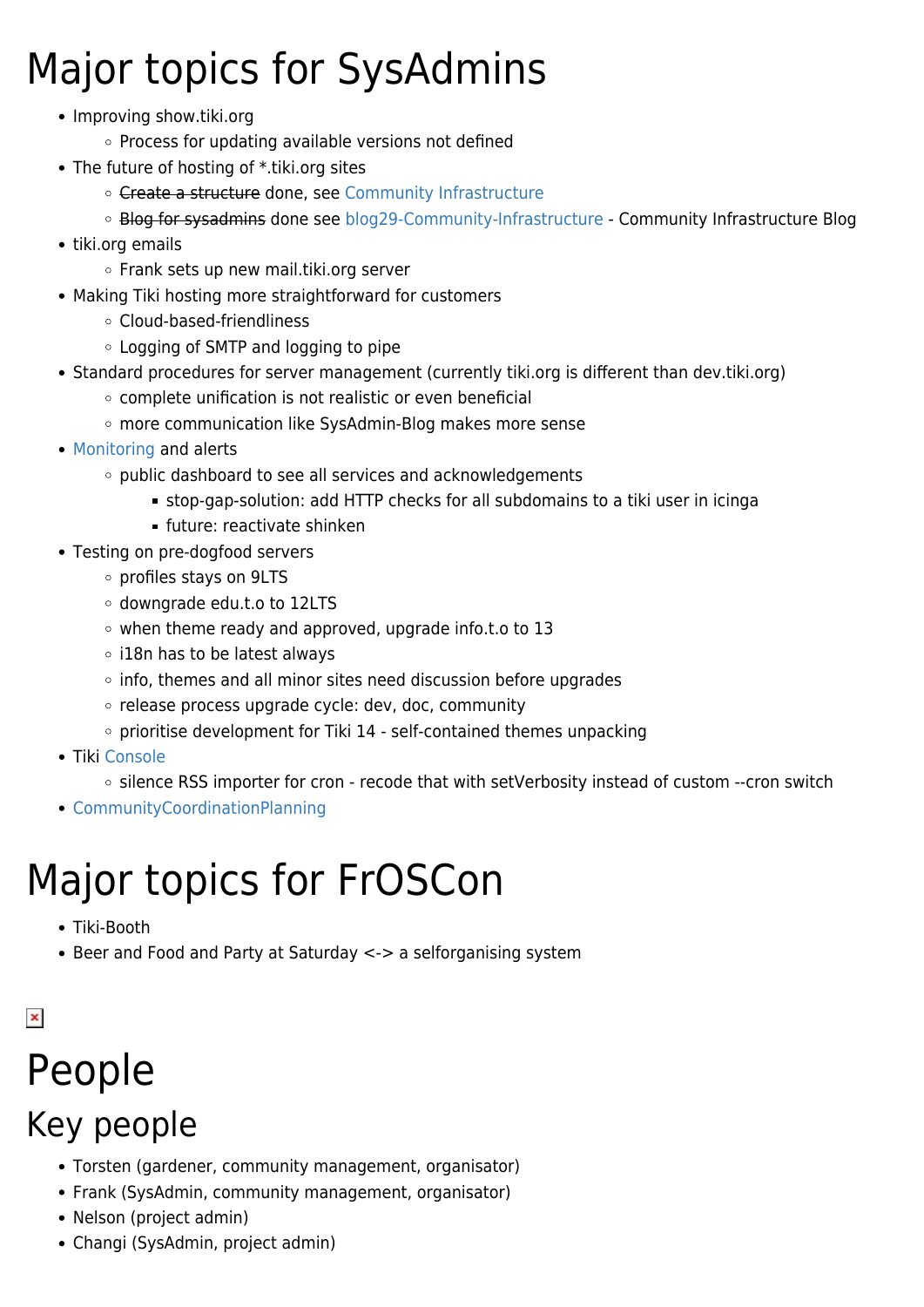- Amette (SysAdmin)
- Eric (SysAdmin)
- Oliver (SysAdmin, project admin)
- Pascal (SysAdmin)
- Jorn (SysAdmin)
- Jyhem (SysAdmin, project admin)

#### Other people

- Pete J. (SysAdmin?)
- Carsten (Dev)

### Interested to attend remotely

Xavi (SysAdmin, project admin)

## Accommodation

We will stay in the **[BaseCamp Bonn, Germany](http://basecamp-bonn.com)** for the whole week (or weekend, depending on how long you can stay).

The cost is 28 Euro / night per person for a twobed sleeper-train compartment or 38 Euro / night, if you prefer not to share, but take the room alone.

#### **Please contact [Torsten](mailto:torsten@tiki.org) prior to booking, for coordination, as for example we try to get a few compartments near each other an we already pre-booked for the TikiFestDevOps.**

For the DevOps there was a funding suggested by Citadelrock (BaseCamp as TikiHouse), so in this respect it is important aswell, that you contact [Torsten](mailto:torsten@tiki.org) prior to booking. <- **Thank you guys!!**

#### +! Travel

#### Airport Cologne-Bonn CGN - mainly for Nelson  $\pmb{\times}$

The Airport Cologne-Bonn (CGN) is 13km southeast of Cologne and 16km north of Bonn. It has a railway station below the terminal with connection to the regional and to the long distance net of the german railway "Bahn". The travel center of the Bahn with information desk and ticket shelter is in terminal 2 near the arrival area.

#### *The recommended connection to Bonn city centre:*

In front of terminal 1 and 2 (between paking area P1 and P2) you find the bus stops! Use the *Shuttlebus (Schnellbus SB 60)* **to** *Bonn/Hauptbahnhof*. This line connects the airport with the city centre evry 30 minutes.

#### *Alternative:*

Use the railway station below the terminals and get to the line **Regionalexpress RE 8** until *Bonn Beuel* and from there the tram **Stadtbahn Linie 62 until** *Bonn/Hauptbahnhof* **(main train station)**.